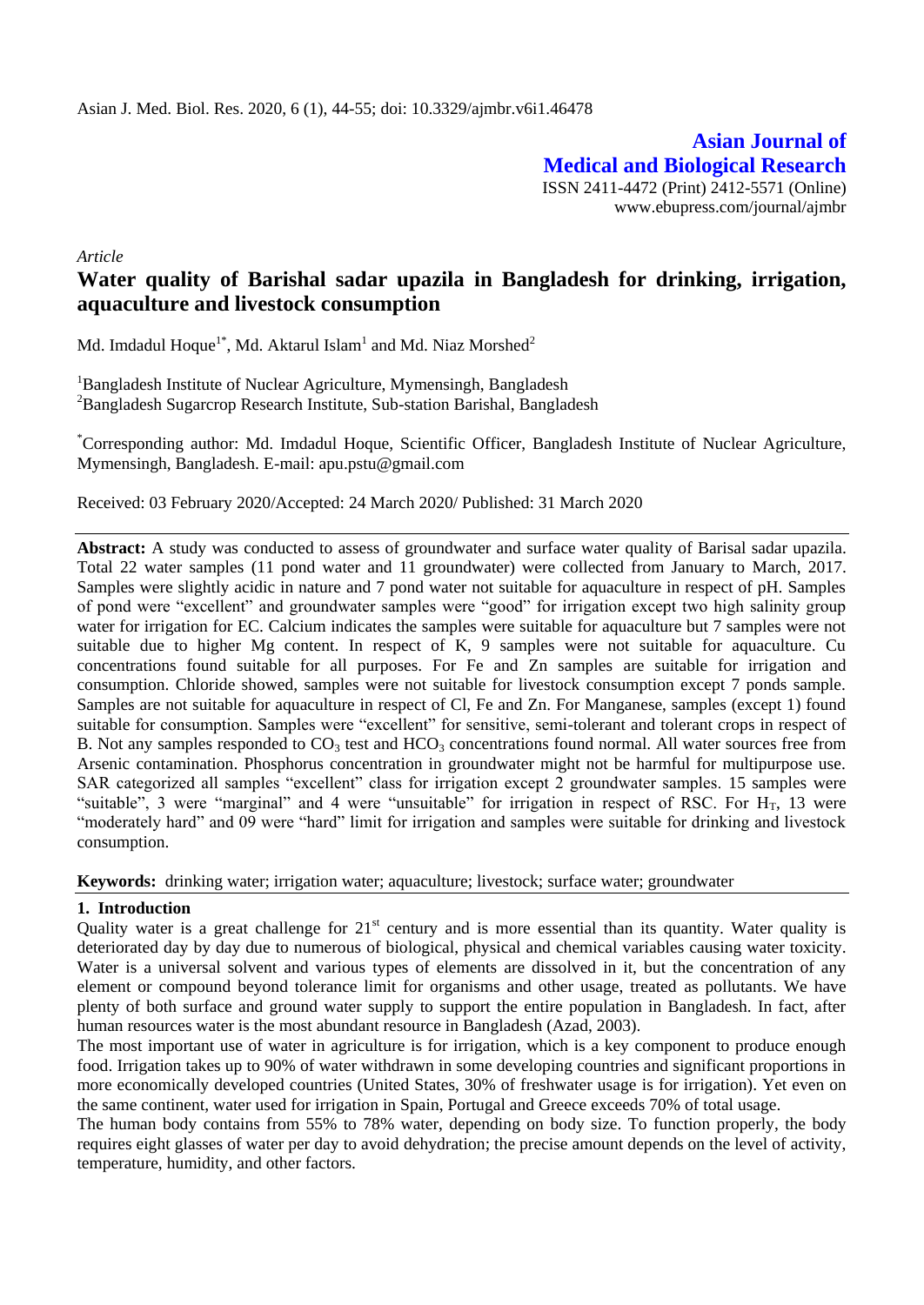Besides the agricultural use, surface water is equally important for aquaculture usage. Waterborne toxic chemicals pose the greatest threat to aquatic environment. The toxic chemicals adversely affect the production of fish in water system (Lloyd, 1992). Aquaculture can play a major role in delivering high quality, energy and protein rich foods to the world"s poor, in economic development, and overall poverty alleviation. Eight percent of the world's water is used for livestock production.

Among soluble constituents in water, common major and secondary constituents are Ca, Mg, Na, Fe, B, MO<sub>3</sub>, HCO<sub>3</sub>, SO<sub>4</sub>, and Cl but minor or trace constituent are As, Cd, Cr. Cu, Mn, P and Zn (Davis and Weist, 1966). Contaminated water directly affects the health of inhabitants, fish resources flora and fauna. Pollution and contamination of the rivers, water has impacts on the aquatic resources. When water is polluted with highly concentrated heavy metals then more people will die from the water home diseases including diarohoea, cholera, jaundice, hepatitis, dysentery, skin diseases etc.

In the study areas, farmers are frequently using surface water for irrigation and aquaculture purposes, and groundwater for drinking and in some cases irrigation. Considering the above points, the research was conducted to evaluate the chemical quality and suitability of water for drinking, irrigation, aquaculture and livestock consumption.

### **2. Materials and Methods**

Barisal upazila is in southern Bangladesh and located in south-central Bangladesh. It is located in the north part of Bay of Bangle and 15-20 feet height from sea level. Barisal Sadar is located at 22.70000°N 90.3667°E is bounded by Babuganj, Muladi and Mehendiganj upazilas on the north, Bakerganj and Nalchity upazila on the south, Mehendiganj and Bhola sadar upazilas on the east, Jhalokathi and Nalchity upazilas on the west. It covers a part of Young Meghna Estuarine Floodplain (AEZ 18). Barisal Sadar Upazila is a central area of Barisal district. There are 10 unions, 41823 households in the sadar upazila. Among the 10 unions 5 are separated by the river kirtonkhola from main land. The area of sadar upazila is 387 sqKm. The population of the upazila is 218680 (Population Census-2001). Climate: Typical monsoon climate with maximum 33.3°C and minimum 12.1°C; annual rainfall 2506 mm (1997).

Eleven pond water and eleven ground water samples were collected from the different locations of Barisal sadar upazila in Bangladesh which cover a part of Young Meghna Estuarine Floodplain (AEZ 18). The samples were collected during January to March, 2017 following techniques outlined by Hunt and Wilson (1986) and APHA (2005). All the samples were collected in 0.5 L clean plastic bottle previously washed with diluted hydrochloric acid (1:1) followed by distilled water and was sealed immediately to avoid air exposure. During sampling, all the waters were colorless, odorless, tasteless and also free from turbidity. The chemical analyses were performed at the laboratory of soil Science, Agricultural Chemistry Department, Prof. Mohammad Hossain central laboratory of Bangladesh Agricultural University and Soil science laboratory of Bangladesh Institute of Nuclear Agriculture (BINA). The pH was determined following method mentioned by Eaton *et al*. (1995), EC and TDS were by Tandon (1995).  $CO<sub>3</sub>$  and  $HCO<sub>3</sub>$  were determined acidimetrically and argentometric titration was followed for the determination of Cl after Eaton *et al*. (1995). Ca and Mg were determined by complexometric method of titration Page *et al.* (1982). Na and K were determined by flame photometrically following method outlined by Gosh *et al.* (1983). Zn, Cu, Fe, Mn and As were determined by atomic absorption spectrophotometer (AAS) outlined by Eaton *et al*. (1995). P was determined colorimatrically by stannous chloride method stated by APHA (1995). B was determined by Azomethine-H method following the instructions of Page *et al*. (1982). Sodium Adsorption Ratio (SAR), Soluble Sodium Percentage (SSP), Residual Sodium Carbonate (RSC) and Hardness  $(H_T)$  were calculated following standard formula mentioned by Mishra and Ahmed (1993), Richards (1968) and Michael (1997). The statistical analyses of the analytical results obtained from water samples were performed (Gomez and Gomez, 1984) with the help of computer package M-STAT.

### **3. Results and Discussion**

#### **3.1.pH**

The pH of the pond and groundwater samples ranged from 6.23 to 7.21 and 6.10 to 7.08 respectively, with the mean value of 6.60 and 6.60. The respective standard deviations (SD) were 0.35 and 0.30. The % co-efficient of variation was5.34 and 4.61 (Table 1). All of the waters were slightly acidic in nature. This result revealed that the pond and tube-well has a great similarity of pH. Water having pH value less than 6.5 and more than 9.5 is unsuitable for drinking (WHO, 1971). According to this limit 6 pond and 4 groundwater samples had limitation for drinking (Table 2). The recommended pH for aquaculture is 6.5 to 8.0 (Meade, 1989). Based on this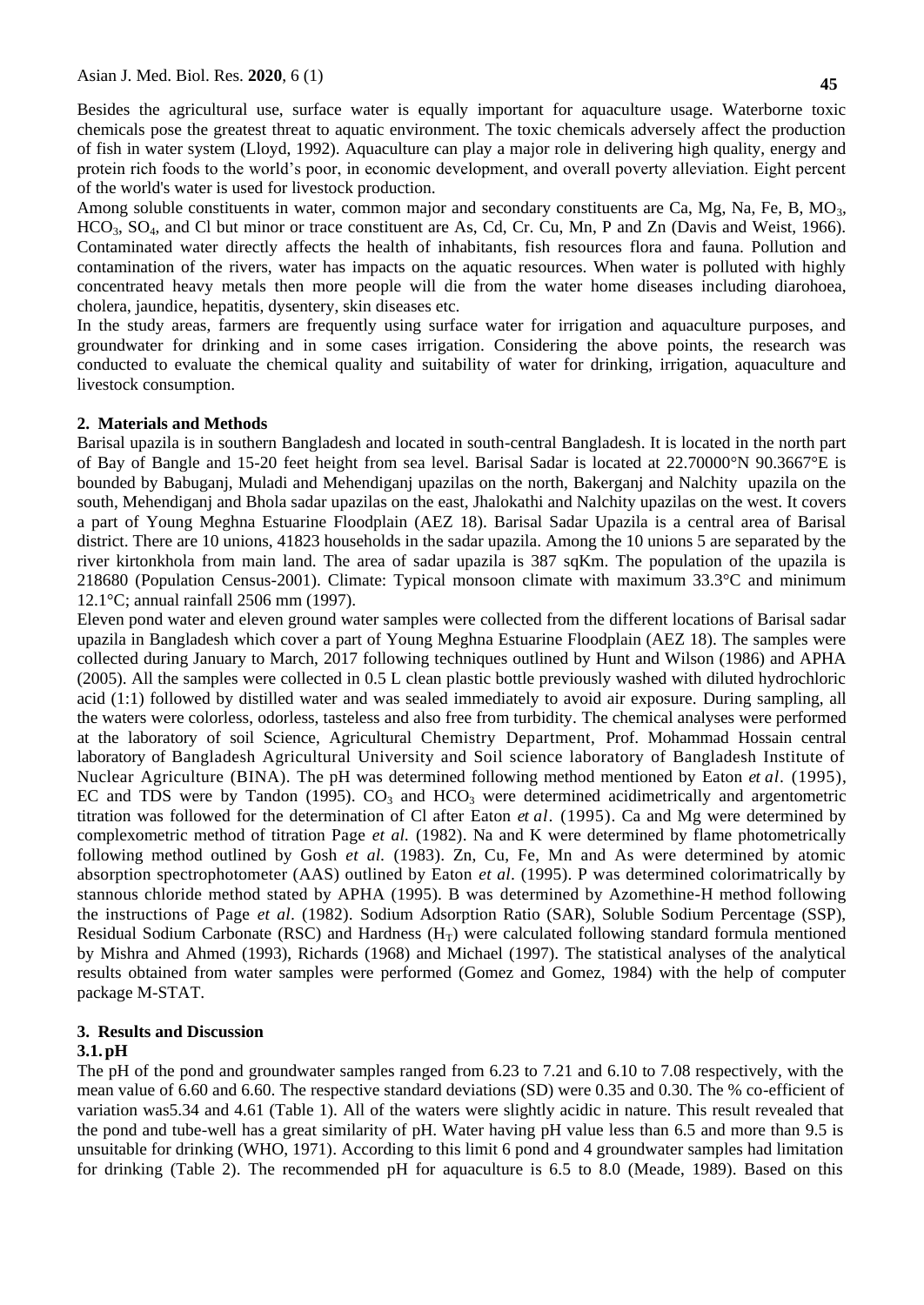recommendation, 7 (sample No. 2, 3, 5,6,8,9 and 10) pond water samples were unsuitable for aquaculture and rest 4 samples were suitable (Table 5).

### **3.2.Electrical conductivity (EC)**

The electrical conductivity of the pond and groundwaters varied from 84.60 to 239.00 and 468.00 to 820.00 μScm-1 , respectively. The mean, standard deviation and % co-efficient of variation (CV) were 151.27 and 578.72, 51.01 and 121.76, 33.72 and 21.03, respectively (Table 1). Based on of EC, Richards (1968) classify irrigation water into 4 classes.

According to his classification all the samples of pond were rated as "low salinity" and most of the groundwaters were "medium salinity" (C2) class for irrigationand two are high salinity group (C3) (Table 3). All samples of pond were "excellent" and all the groundwaters were "good" for irrigation except two high salinity group water (Table 3) based on Wilcox (1955).

### **3.3.Total dissolved solids (TDS)**

The total dissolved solids present in water samples are very important to assess the suitability of water for drinking, irrigation, aquaculture and livestock consumption. TDS of the samples

ranged from 103.60 to 223.50 mgL<sup>-1</sup> (pond) and 321.00 to 475.00 mgL<sup>-1</sup> (groundwater) with the respective mean, SD and CV of 160.80 and 390.27, 37.74 and 43.28, 23.47 and 11.09 (Table 1). According to WHO (1971) and Freeze and Cherry (1979) all the samples were "highest desirable" limit for drinking and "fresh water" for irrigation, respectively (Table 2, 3). All the samples were also suitable for aquaculture and livestock based on Meade (1989) and Ayers and Westcot, (1985), respectively. High TDS indicated the presence of sufficient amounts of bicarbonates, sulphates and chlorides of Ca, Mg, Na and Si (Karanth, 1994).

### **3.4.Calcium (Ca)**

Calcium concentration of the samples fluctuated from 9.61 to 32.06 mgL<sup>-1</sup> (pond) and 16.06 to 30.46 mgL<sup>-1</sup> (groundwater). The respective mean, SD and CV of pond and groundwater were 22.73 and 24.33, 7.64 and 4.46, 33.65 and 18.36, respectively (Table 1). Irrigation water containing less than  $100 \text{ mgL}^{-1}$  Ca is "suitable" for raising crop plants (Todd, 1980). WHO (1971) reported that the highest desirable and maximum permissible limit of Ca for drinking is 0.75 and 200.00 mgL<sup>-1</sup>, respectively. According to this recommendation all the water samples were in "maximum permissible" limit for drinking (Table 2). Meade (1989) recommended that Ca status of aquaculture water should be ranged within 4 to  $160 \text{ mgL}^{-1}$ , according to his range all the samples were "suitable" for aquaculture (Table 4).

#### **3.5.Magnesium (Mg)**

The concentration of magnesium of pond and groundwater varied from 3.89 to 34.04 and 6.08 to 32.09, with the mean value of 19.45 and 21.48 mg $\rm L^{-1}$ , respectively. The CV and SD were 52.73 and 35.90, 10.25 and 7.71, respectively (Table 1). According to WHO (1971) the entire samples were within "highest desirable" class except 1 groundwater (sample No. 05) were "maximum permissible" for drinking (Table 2). According to Meade (1989) the Mg concentration for aquaculture is <15 mg  $L^{-1}$ , based on this 7 samples (No. 2, 3, 5, 6, 8, 10) and 11) were not suitable for aquaculture (Table 5).

#### **3.6.Sodium (Na)**

Sodium values of pond and groundwater ranged from 5.73 to 34.92 and 12.22 to 21.54 mgL<sup>-1</sup>, respectively. The mean value of 17.89 mgL<sup>-1</sup> (pond) and 17.63 mgL<sup>-1</sup> (groundwater). The respective SD and CV were 8.77 and 3.29, 49.03 and 18.71 (Table 1). Sodium in the aquatic system is mainly derived from atmospheric deposition; evaporate dissolution and silicate weathering (Berner and Berner, 1987). According to Ayers and Westcot (1985), irrigation water generally containing less than 40 meL $^{-1}$  Na is suitable for crops and soils. The detected Na content in all the water samples under test were far below this specified limit. All the samples of were "suitable" for aquaculture based on Meade, 1989 (Table 4).

#### **3.7.Potassium (K)**

The concentration of potassium in samples varied from 4.23 to 18.03 mgL<sup>-1</sup> (pond) and 3.40 to 7.16 mgL<sup>-1</sup> (groundwater), with the mean value of  $9.40$  and  $4.69$  mgL<sup>-1</sup>. The respective CVand SD of pond and groundwater were 49.47 and 26.28, 4.65 and 1.23 (Table 1). The K concentration limit for aquaculture is <5 mgL<sup>-1</sup>, according to Meade (1989) 2 waters (No. 1 and 10) were suitable and rest 09 were unsuitable for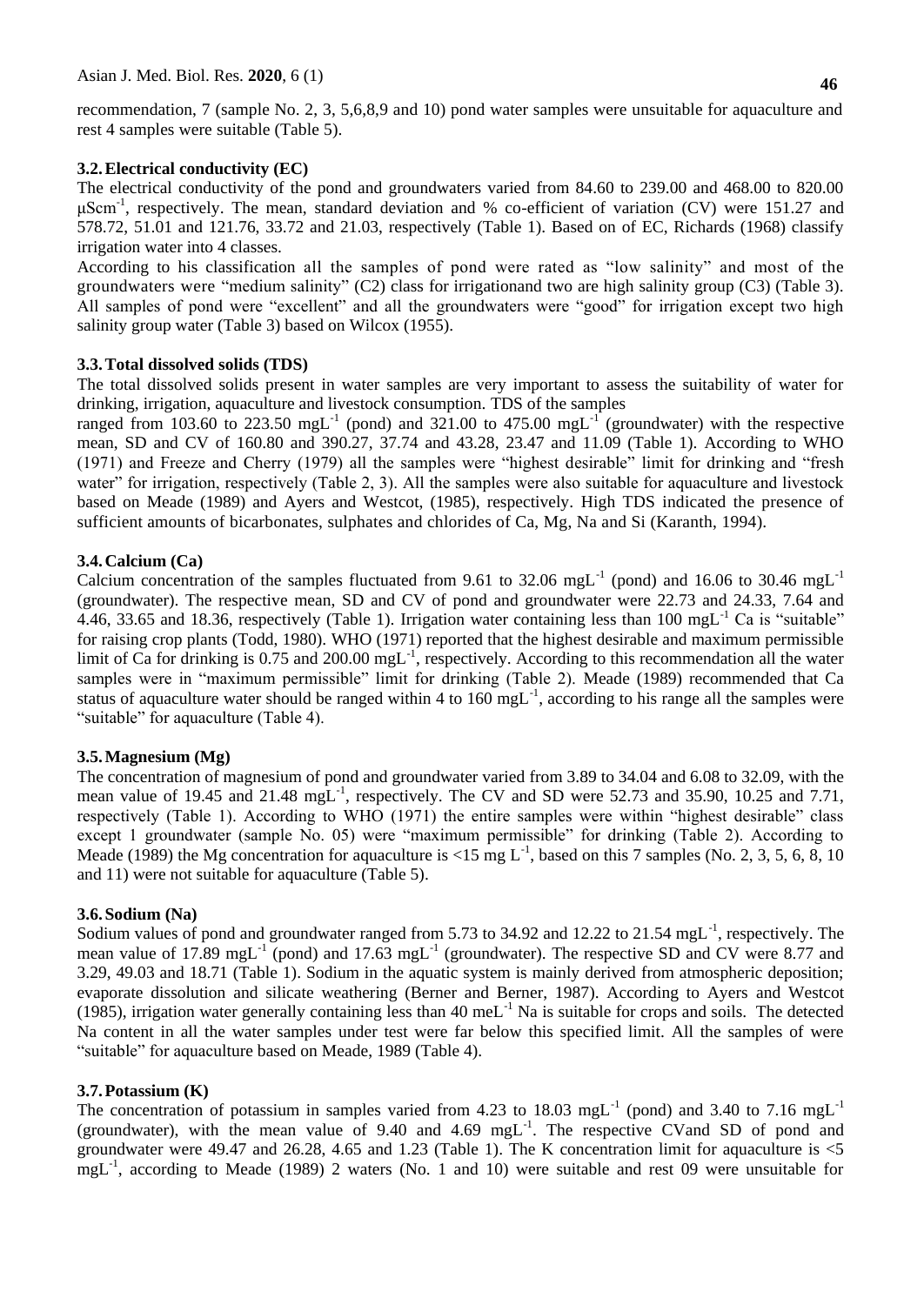**47**

aquaculture (Table 4). According to Ayers and Westcot (1985), the recommended limit of K in irrigation water is  $2.0 \text{ mgL}^{-1}$ . In the investigated area, all of the water samples exceeded the limit.

## **3.8.Copper (Cu)**

The content of Cu in pond water was very low  $(<0.0001$  mgL<sup>-1</sup>) and groundwater varied from ND to 0.048 mgL<sup>-1</sup>. The mean value was  $0.01 \text{ mgL}^{-1}$ . The respective SD and CV were 0.016 and 164.94. WHO (1971) and USEPA (1975) recommended that the Cu concentration in drinking water should be within 0.05 to 1.5 and  $1.0 \text{ mgL}^{-1}$  respectively. Therefore, the waters of the study area were within safe limits and suitable for drinking. The samples were also suitable for irrigation, aquaculture and livestock consumption in respect of Cu.

## **3.9.Chloride (Cl)**

Chloride contents of the samples ranged from 11.99 to 63.98 mgL<sup>-1</sup> (pond) and 95.97 to 171.94 mgL<sup>-1</sup> (groundwater), having mean, CV and SD of pond and groundwater were 29.26 and 116.87, 54.25 and 18.31, 15.87 and 18.31, respectively. Maximum permissible limit of Cl in drinking water is 4.00 meL<sup>-1</sup> (141.80 mgL<sup>-1</sup>) as reported by Ayers and Westcot (1985). According to this limit all pond water were permissible limit. The recommended concentration of Cl for livestock consumption is 30 mgL $^{-1}$  (Ayers and Westcot, 1985). According to their recommendation all groundwater samples were unsuitable for livestock consumption because Cl values were  $>30 \text{ mgL}^{-1}$  and 7 ponds water (No. 1, 2, 4, 6, 8, 9 and 11) were suitable (Table 5). Based on Meade (1989) recommendation the samples were also not suitable for aquaculture (Table 4).

## **3.10. Iron (Fe)**

The concentration of iron in pond and groundwater samples varied from 56.63 to 144.10  $\mu g L^{-1}$  and 75.08 to 154.22  $\mu g L^{-1}$ , respectively. The mean value was 110.52  $\mu g L^{-1}$  (pond) and 96.30  $\mu g L^{-1}$  (groundwater). The respective CV and SD were 20.92 and 22.33, 23.12 and 21.50 for pond and groundwater (Table 1). The Fe concentration limit for aquaculture is <0.01 mgL $^{-1}$ , according to Meade (1989) the samples were not suitable for aquaculture (Table 4). The recommended limit of iron for drinking is 0.05 to 1.5 mgL<sup>-1</sup> and 0.3 mgL<sup>-1</sup> (WHO, 1971 and USEPA, 1975). Based on this recommendation the samples were suitable for drinking (Table 2). The sample of the study area does not exceed the recommended limit for irrigation and livestock consumption (Table 3, 4) according to Ayers and Westcot (1985).

## **3.11. Manganese (Mn)**

Manganese content in pond and groundwater ranged from 30.86 to 120.81  $\mu gL^{-1}$  and 33.43 to 46.78  $\mu gL^{-1}$ . The mean value was 50.71  $\mu g L^{-1}$  (pond) and 40.57  $\mu g L^{-1}$  (groundwater). The respective CV and SD were 48.68 and 10.06, 24.68 and 4.08 for pond and groundwater (Table 1). WHO (1971) and USEPA (1975) recommended the Mn concentration for drinking is 0.1 to 1.0 mgL<sup>-1</sup> and 0.05 mgL<sup>-1</sup>. Based on this 1 pond water (No. 9) was not suitable but all others were suitable for drinking (Table 2). Except 1 pond water (No. 9) all other samples were suitable for livestock consumption (Table 5), this is because it contained  $>0.5$  mgL<sup>-1</sup> of Mn, the samples were also suitable for irrigation (Ayers and Westcot, 1985). Meade (1989) reported that the Mn concentration for aquaculture is <0.01 mgL<sup>-1</sup> and samples were not suitable (Table 4).

## **3.12. Zinc (Zn)**

Zinc values of pond and groundwater ranged from 6.02 to 44.16  $\mu g L^{-1}$  and 6.02 to 44.10  $\mu g L^{-1}$ , respectively. The mean value of 22.99  $\mu g L^{-1}$  (pond) and 19.41  $\mu g L^{-1}$  (groundwater). The respective SD and CV were 11.12 and 10.05, 48.41 and 51.82 (Table 1). The Zn concentration limit for aquaculture is <0.005 mgL<sup>-1</sup>, according to Meade (1989) the samples were not suitable for aquaculture (Table 4). The recommended limit of iron for drinking is 5 to 15 mg $\rm L^{-1}$  and 5 mg $\rm L^{-1}$  (WHO, 1971 and USEPA, 1975). Based on this recommendation the samples were suitable for drinking (Table 2). The sample of the study area does not exceed the recommended limit for irrigation and livestock consumption (Table 3, 4) according to Ayers and Westcot (1985).

## **3.13. Boron (B)**

Boron concentration of pond and ground water samples varied from ND to 0.18 mgL<sup>-1</sup> and ND to 0.16 mgL<sup>-1</sup>, with the mean value of 0.08 and 0.07 mg  $L^{-1}$ , respectively. The respective SD and CV were 0.05 and 0.06, 75.16 and 84.32 (Table 1). The recommended maximum concentrations of B are less than  $0.75 \text{ mgL}^{-1}$  (Ayers and Wcstoot, 1985) for irrigating of agricultural crops. B content above recommended limit is harmful for the soils and crops. Boron (B) is essential for all plants and required in relatively micro amounts. Surface water rarely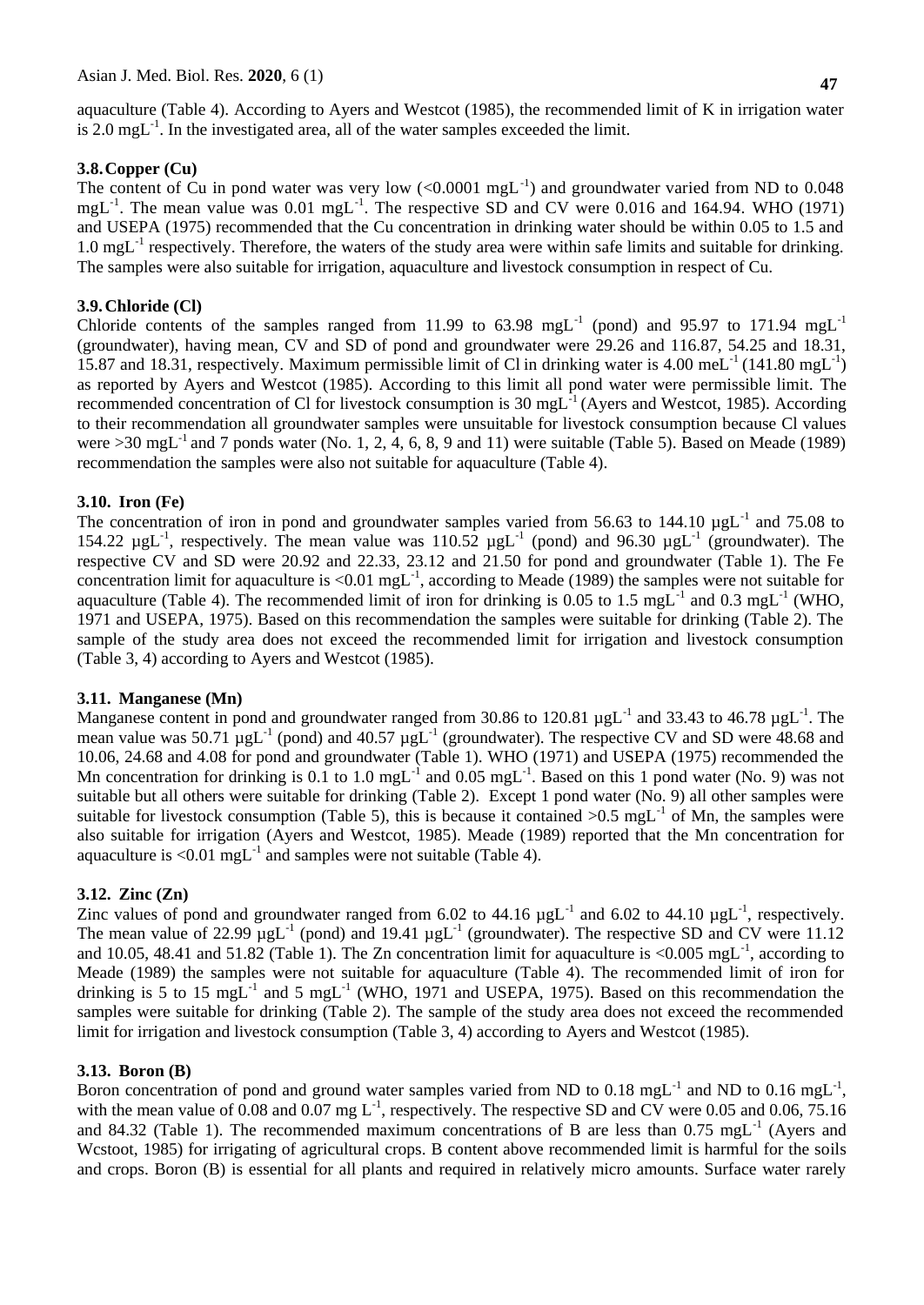contains enough B to be toxic but wells water or springs occasionally contain toxic amounts especially near geothermal areas.

## **3.14. CO<sup>3</sup> and HCO<sup>3</sup>**

None of the samples were responded to  $CO<sub>3</sub>$  test. HCO<sub>3</sub> values fluctuated from 73.20 to 219.60 and 97.60 to 463.60 mgL<sup>-1</sup>, having the mean value of 141.96 and 263.96 mgL<sup>-1</sup>, respectively for pond and groundwater. The respective SD and CV were 50.38 and 132.55, 35.49 and 50.21, respectively.  $HCO<sub>3</sub>$  concentrations were found almost at normal level. Bicarbonates are derived mainly from the soil zone  $CO<sub>2</sub>$  and dissolution of carbonates and reaction of silicates with carbonic acid. The soil zone in the subsurface environment contains elevated  $CO<sub>2</sub>$ pressure (produced as result of decay of organic matter and root respiration), which in turn combines with rainwater to form bicarbonate. Bicarbonate may also be derived from the dissolution of carbonates and/or silicate minerals by the carbonic acid (Singh *et al*., 2009).

## **3.15. Arsenic (As)**

All the water sources were free from As contamination (Table 1). The recommended and tolerance limit of arsenic for drinking water are 0.01 and 0.05 mg  $L^{-1}$  (USEPA, 1975). As per reports of Ayers and Westcot (1985) and Meade (1989) the waters under test were found suitable for irrigation, livestock consumption and aquaculture.

## **3.16. Phosphorus (P)**

Phosphorus concentration fluctuated from 0.15 to 0.72 mgL<sup>-1</sup> (pond) and ND to 0.84 mgL<sup>-1</sup> (groundwater). The respective mean, SD and CV of pond and groundwater were 0.42 and 0.40, 0.18 and 0.22, 43.60 and 55.85, respectively. The maximum permissible limit of P in irrigation water is 2.00 mg  $L^{-1}$  (Ayers and Westcot, 1985) and the samples were suitable for irrigation. The present investigation showed that the P concentration in groundwater sources of Barisal upazila might not be harmful for multipurpose use.

## **3.17. Sodium Adsorption Ratio (SAR)**

The SAR values ranged from 1.41 to 6.53 (pond) and 2.51 to 5.23(groundwater). With the mean, SD and CV of pond and groundwater were 3.83 and 3.73, 1.59 and 0.83, 41.56 and 22.42 (Table 3). Based on Todd (1980) SAR categorized all the samples "excellent" class for irrigation except 2 groundwater samples (sample no. 5 and 6). SAR and EC combinedly classified the pond and tube-well water as "low salinity" and "low alkalinity" (C1S1), "medium salinity" "low alkalinity" (C2S1) group respectively for irrigation Richards (1968). A high Na concentration changes soil properties and reduces soil permeability, which leads to development of an alkaline soil (Singh *et al.*, 2010).

### **3.18. Soluble Sodium Percentage (SSP)**

SSP values of pond and tube-well water ranged from 17.69 to 41.46 and 16.31 to 32.10 and the mean, SD and CV of 26.39 and 23.32, 7.09 and 4.83, 26.87 and 20.73, respectively (Table 3). Among 22 samples of both pond and tube-well SSP rated 6 samples as "excellent" 15 were "good" and 01 as "permissible" for irrigation according to the classification of Wilcox (1955).

### **3.19. Potassium adsorption ratio (PAR)**

The PAR value fluctuated from 0.87 to 4.43 (pond) and 0.69 to 1.47 (tube-well) with the average of 2.08 and 0.98, the SD and CV were 1.07 and 0.24, 51.51 and 25.04, respectively (Table 3). Based on PAR values the waters would not be harmful for agricultural corps.

## **3.20. Residual Sodium Carbonate (RSC)**

RSC of the pond and tube-well water fluctuated from -2.47 to 0.84 and -2.27 to 4.80 meL<sup>-1</sup>; having mean, SD and CV of 0.40 and 1.34, 0.96 and 2.53, 242.45 and 188.80, respectively (Table 3). On the basis of RSC, Eaton (1950) classified irrigation water into suitable (RSC <1.25 meL<sup>-1</sup>), marginal (RSC 1.25-2.50 meL<sup>-1</sup>) and unsuitable (RSC > 2.50 meL<sup>-1</sup>). Based on This classification among 22 samples (pond + tube-well) 15 samples were "suitable", 03 were "marginal" and 04 were "unsuitable" for irrigation (Table 3). The quantity of bicarbonate and carbonate in excess of alkaline earths  $(Ca^{2+} + Mg^{2+})$  also influence the suitability of water for irrigation purposes. When the sum of carbonates and bicarbonates is in excess of calcium and magnesium, precipitation Ca and Mg may occur (Raghunath, 1987). The effects of carbonate and bicarbonate, and suitability of water for irrigation can be assessed by computing residual sodium carbonate (RSC).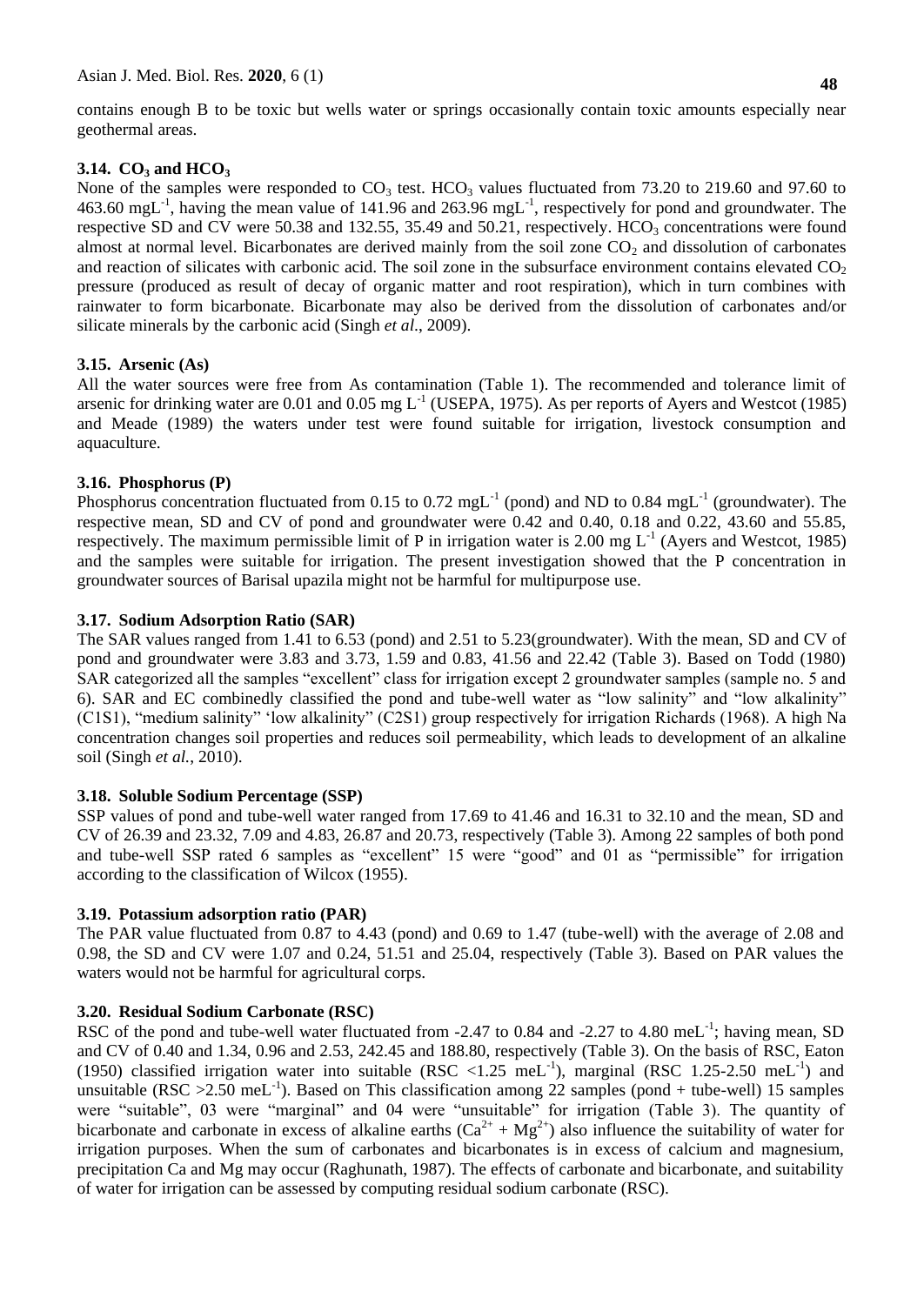### **3.21. Hardness (HT)**

Hardness of samples fluctuated from 88.09 to 195.70 mgL<sup>-1</sup> (pond) and 104.06 to 203.73 mgL<sup>-1</sup> (tube-well). The mean, SD and CV of pond and groundwaters were 136.59 and 148.34, 35.60 and 29.41, 26.06 and 19.82, respectively (Table 3). With respect to  $H_T$ , out of 22 samples (pond + tube-well) 13 were "moderately hard" and 09 were "hard" limit for irrigation and the samples were suitable for livestock consumption as per reports of Ayers and Westcot (1985). Hardness of water is due to the presence of sulphates and chlorides of Ca and Mg. According to Meade (1989) all the samples were suitable for aquaculture.

| SL.            |              |                  | pH                   |                  | $EC$ ( $\mu$ Scm <sup>-1</sup> ) |                  | TDS (ppm)         |                   | $Ca$ (ppm)           |                 | $Mg$ (ppm)           |                  | $Na$ (ppm)      |                   | $K$ (ppm)            |           | As (ppm)             |           | $CO3$ (ppm)          |
|----------------|--------------|------------------|----------------------|------------------|----------------------------------|------------------|-------------------|-------------------|----------------------|-----------------|----------------------|------------------|-----------------|-------------------|----------------------|-----------|----------------------|-----------|----------------------|
| NO.            | Village name | Pond             | <b>Tube</b><br>-well | Pond             | Tube-<br>well                    | Pond             | Tube-<br>well     | Pond              | <b>Tube</b><br>-well | Pond            | <b>Tube</b><br>-well | Pond             | Tube<br>-well   | Pond              | <b>Tube</b><br>-well | Pond      | <b>Tube</b><br>-well | Pond      | <b>Tube</b><br>-well |
|                | Char Kowa    | 6.75             | 6.10                 | 138.50           | 574.00                           | 125.70           | 434.00            | 32.06             | 24.04                | 14.58           | 17.50                | .41              | 18.70           | 4.23              | 4.23                 | ND        | <b>ND</b>            | ND        | ND                   |
| $\overline{2}$ | Karnakathi   | 7.21             | 6.70                 | 205.60           | 588.00                           | 198.70           | 366.00            | 24.04             | 19.23                | 16.53           | 14.58                | 15.86            | 21.54           | 8.83              | 3.40                 | <b>ND</b> | <b>ND</b>            | ND        | $\rm ND$             |
| 3              | Kalijira     | 6.44             | 6.80                 | 149.00           | 509.00                           | 135.90           | 350.00            | 30.46             | 16.03                | 26.26           | 29.17                | .27<br>31        | 17.89           | 18.03             | 5.49                 | ND        | <b>ND</b>            | ND        | ND                   |
| $\overline{4}$ | Karapur      | 6.94             | 6.43                 | 120.00           | 502.00                           | 121.90           | 475.00            | 32.06             | 25.65                | 4.863           | 18.47                | 12.22            | 16.27           | 8.41              | 4.23                 | ND        | <b>ND</b>            | ND        | ND                   |
| 5              | Kashipur     | 6.23             | 6.44                 | 190.00           | 560.00                           | 223.50           | 377.00            | 24.04             | 28.85                | 33.06           | 32.09                | 34.92            | 17.08           | 9.25              | 3.81                 | <b>ND</b> | <b>ND</b>            | ND        | ND                   |
| 6              | Shayestabad  | 6.43             | 6.89                 | 195.00           | 820.00                           | 103.60           | 321<br>.00        | 19.23             | 25.65                | .31<br>24.      | 21.39                | 21<br>.94        | 12.22           | 13.02             | 7.16                 | ND        | <b>ND</b>            | ND        | ND                   |
|                | Chor Monai   | 6.69             | 6.20                 | 84.60            | 802.00                           | 176.90           | 434.00            | 28.85             | 27.25                | 3.890           | 16.53                | 5.735            | .54             | 8.00              | 5.91                 | ND        | <b>ND</b>            | ND        | ND                   |
| $\,8\,$        | Chandpur     | 6.32             | 6.91                 | 152.20           | 567.00                           | 141.00           | 391<br>.00        | 19.23             | 30.46                | 17.50           | 6.80                 | 12.22            | 15.46           | 6.32              | 3.40                 | ND        | <b>ND</b>            | ND        | ND                   |
| 9              | Tungibaria   | 6.31             | 7.08                 | 90.00            | 496.00                           | 168.00           | 388.00            | 16.03             | 19.23                | 12.64           | 31                   | 20.32            | 12.62           | 16.78             | 5.49                 | ND        | <b>ND</b>            | ND        | ND                   |
| 10             | Chandramohan | 6.25             | 6.60                 | 100.10           | 480.00                           | 177.20           | 367.00            | 14.42             | 27<br>.25            | 26.26           | 25.28                | 13.43            | 19.51           | 4.65              | 5.07                 | ND        | <b>ND</b>            | <b>ND</b> | ND                   |
| 11             | Jagua        | 7.10             | 6.55                 | 239.00           | 468.00                           | 196.40           | 390.00            | 9.619             | 24.04                | 34.04           | 23.34                | 17.49            | 21.13           | 5.91              | 3.40                 | <b>ND</b> | <b>ND</b>            | ND        | ND                   |
| Range          |              | $6.23 -$<br>7.21 | $6.10-$<br>7.08      | 84.60-<br>239.00 | 468.00-<br>820.00                | 103.6-<br>223.50 | 321.00-<br>475.00 | $9.61 -$<br>32.06 | $16.03-$<br>30.46    | 3.890-<br>34.04 | $6.80-$<br>32.09     | $5.73-$<br>34.92 | 12.22-<br>21.54 | $4.23 -$<br>18.03 | $3.40-$<br>7.16      |           |                      |           |                      |
| Mean           |              | 6.60             | 6.60                 | 151.27           | 578.72                           | 160.8            | 390.27            | .73               | 24.33                | 19.45           | 21.48                | 17.89            | 17.63           | 9.4               | 4.69                 |           |                      |           |                      |
| <b>SD</b>      |              | 0.35             | 0.30                 | 51.01            | 121.76                           | 37.74            | 43.28             | 7.64              | 4.46                 | 10.25           | 7.71                 | 8.77             | 3.29            | 4.65              | 1.23                 |           |                      |           |                      |
| CV(%)          |              | 5.34             | 4.61                 | 33.72            | 21.03                            | 23.47            | 11.09             | 33.65             | 18.36                | 52.73           | 35.90                | 49.03            | 18.71           | 49.47             | 26.27                |           |                      |           |                      |

### **Table 1. Sampling information and chemical constituents of pond and groundwater.**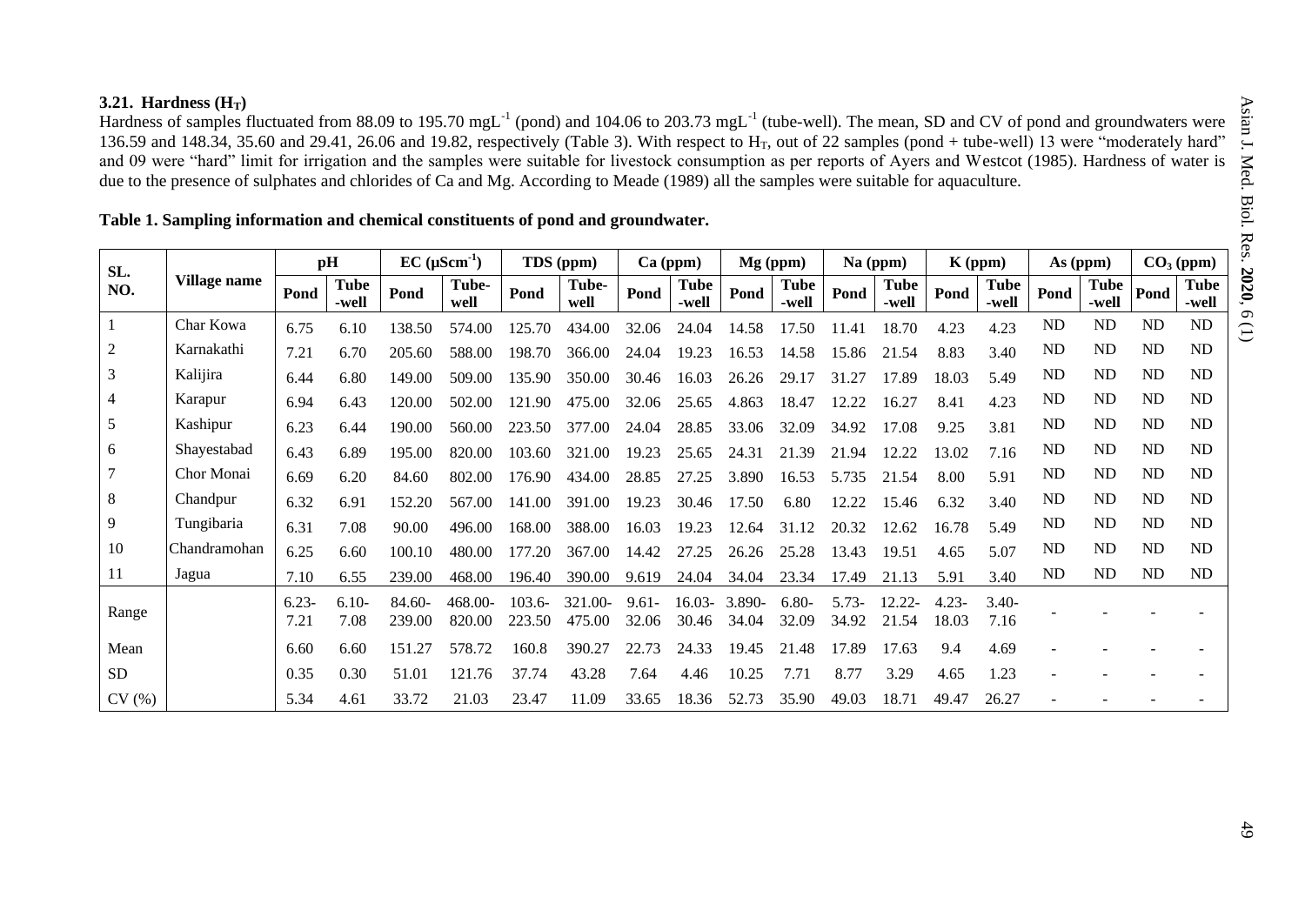# **Table 1. Continued…**

|                |                |        | $Cl$ (ppm)    |        | HCO <sub>3</sub> (ppm) |          | $P$ (ppm)     |               | $B$ (ppm)     |        | Fe (ppb)      |        | Mn (ppb)      |          | $\mathbf{Zn}$ (ppb) |                          | $Cu$ (ppm)    |
|----------------|----------------|--------|---------------|--------|------------------------|----------|---------------|---------------|---------------|--------|---------------|--------|---------------|----------|---------------------|--------------------------|---------------|
| <b>SL. NO.</b> | <b>Upazila</b> | Pond   | Tube-<br>well | Pond   | Tube-<br>well          | Pond     | Tube-<br>well | Pond          | Tube-<br>well | Pond   | Tube-<br>well | Pond   | Tube-<br>well | Pond     | Tube-<br>well       | Pond                     | Tube-<br>well |
|                | Char Kowa      | 29.99  | 139.95        | 158.60 | 390.40                 | 0.49     | 0.49          | 0.09          | 0.05          | 94.6   | 75.08         | 40.57  | 41.42         | 25.09    | 12.05               | ND                       | 0.05          |
| $\overline{2}$ | Karnakathi     | 27.99  | 105.96        | 195.20 | 341.60                 | 0.31     | 0.29          | 0.11          | 0.16          | 101.25 | 154.22        | 56.29  | 45.07         | 17.08    | 12.05               | ND                       | ND            |
| $\mathfrak{Z}$ | Kalijira       | 63.98  | 115.96        | 73.20  | 146.40                 | 0.72     | 0.37          | 0.18          | 0.05          | 77.34  | 87.5          | 44.78  | 40.47         | 17.08    | 23.06               | ND                       | ND            |
| $\overline{4}$ | Karapur        | 15.99  | 109.96        | 170.80 | 463.60                 | 0.19     | 0.35          | 0.06          | ND            | 112.12 | 111.11        | 55.29  | 33.43         | 36.24    | 12.05               | ND                       | 0.02          |
| $\sqrt{5}$     | Kashipur       | 31.99  | 105.96        | 219.60 | 109.80                 | 0.35     | 0.84          | 0.03          | 0.09          | 56.63  | 87.5          | 37.87  | 45.04         | 18.08    | 24.1                | ND                       | ND            |
| 6              | Shayestabad    | 25.99  | 101.96        | 122.00 | 109.80                 | 0.55     | 0.31          | ND            | 0.14          | 103.71 | 87.5          | 33.24  | 40.47         | 6.02     | 44.1                | <b>ND</b>                | ND            |
| $\overline{7}$ | Chor Monai     | 35.98  | 111.96        | 158.60 | 390.40                 | 0.65     | 0.23          | 0.08          | 0.12          | 88.88  | 88.34         | 46.08  | 35.85         | 44.16    | 20.02               | ND                       | 0.02          |
| $\,8\,$        | Chandpur       | 17.99  | 109.96        | 85.40  | 219.60                 | 0.39     | ND            | 0.11          | ND            | 144.1  | 81.1          | 51.6   | 40.46         | 25.09    | 6.02                | ND                       | ND            |
| 9              | Tungibaria     | 11.99  | 115.96        | 73.20  | 97.60                  | 0.15     | 0.68          | 0.14          | 0.13          | 111.11 | 88.87         | 120.81 | 46.78         | 18.07    | 24.06               | <b>ND</b>                | ND            |
| 10             | Chandramohan   | 47.98  | 171.94        | 122.00 | 292.80                 | 0.51     | 0.35          | ND            | 0.03          | 124.26 | 97.7          | 40.47  | 36.86         | 33.04    | 18.07               | ND                       | ND            |
| 11             | Jagua          | 11.99  | 95.97         | 183.00 | 341.60                 | 0.29     | 0.47          | 0.03          | ${\rm ND}$    | 102.8  | 100.45        | 30.86  | 40.47         | 13.04    | 18.07               | ND                       | 0.03          |
|                |                | 11.99- | 95.97-        | 73.20- | 97.60-                 | $0.15 -$ | $ND -$        | $\mbox{ND}$ - | $\rm ND$ -    | 56.63- | 75.08-        | 30.86- | 33.43-        | $6.02 -$ | $6.02 -$            |                          | $\mbox{ND}$ - |
| Range          |                | 63.98  | 171.94        | 219.60 | 463.60                 | 0.72     | 0.84          | 0.18          | 0.16          | 144.10 | 154.22        | 120.81 | 46.78         | 44.16    | 44.10               |                          | 0.048         |
| Average        |                | 29.26  | 116.87        | 141.96 | 263.96                 | 0.42     | 0.40          | 0.08          | 0.07          | 110.52 | 96.30         | 50.71  | 40.57         | 22.99    | 19.41               |                          | 0.01          |
| <b>SD</b>      |                | 15.87  | 21.41         | 50.38  | 132.55                 | 0.18     | 0.22          | 0.060         | 0.06          | 23.12  | 21.50         | 24.68  | 4.08          | 11.12    | 10.05               | $\overline{\phantom{a}}$ | 0.01          |
| CV(%)          |                | 54.25  | 18.31         | 35.49  | 50.21                  | 43.60    | 55.85         | 75.16         | 84.32         | 20.92  | 22.33         | 48.68  | 10.06         | 48.41    | 51.82               |                          | 164.94        |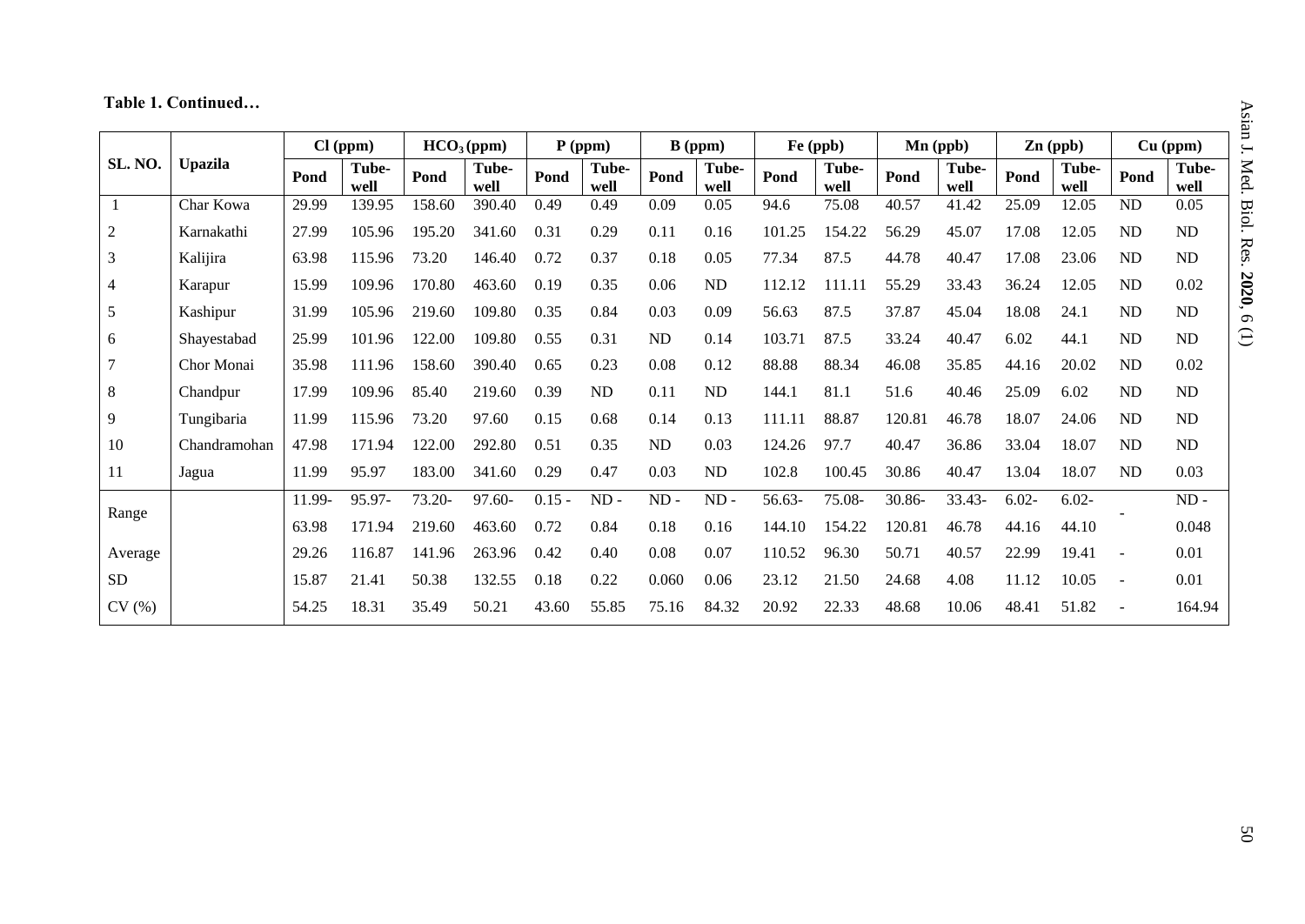| Table 2. Water Classification for drinking (WHO, 1971 and U.S. Environmental Protection Agency, 1975). |  |  |
|--------------------------------------------------------------------------------------------------------|--|--|
|--------------------------------------------------------------------------------------------------------|--|--|

| SL.            |                 | pH                                          |                     | TDS (ppm)         |                   | $Ca$ (ppm)      |                    | Mg (ppm)         |                  | $H_T$ (ppm)       |                  | Fe (ppb)         |                    | $Mn$ (ppb)        |                   | $\mathbf{Zn}$ (ppb) |                 | Cl (ppm)            |           | $Cu$ (ppm)      |           | As (ppm)      |
|----------------|-----------------|---------------------------------------------|---------------------|-------------------|-------------------|-----------------|--------------------|------------------|------------------|-------------------|------------------|------------------|--------------------|-------------------|-------------------|---------------------|-----------------|---------------------|-----------|-----------------|-----------|---------------|
| NO.            | Pond            | Tube-<br>well                               | Pond                | Tube-<br>well     | Pond              | Tube-<br>well   | Pond               | Tube-<br>well    | Pond             | Tube-<br>well     | Pond             | Tube-<br>well    | Pond               | Tube-<br>well     | Pond              | Tube-<br>well       | Pond            | Tube-<br>well       | Pond      | Tube-<br>well   | Pond      | Tube-<br>well |
|                | 6.75            | 6.10                                        | 125.70              | 434.00            | 32.06             | 24.04           | 14.58              | 17.50            | 139.97           | 131.8             | 94.6             | 75.08            | 40.57              | 41.42             | 25.09             | 12.05               | 29.99           | 139.95              | ND        | 0.05            | ND.       | <b>ND</b>     |
| 2              | 7.21            | 6.70                                        | 198.70              | 366.00            | 24.04             | 19.23           | 16.53              | 14.58            | 127.91           | 107.9             | 101.25           | 154.22           | 56.29              | 45.07             | 17.08             | 12.05               | 27.99           | 105.96              | ND        | N <sub>D</sub>  | ND.       | ND.           |
| 3              | 6.44            | 6.80                                        | 135.90              | 350.00            | 30.46             | 16.03           | 26.26              | 29.17            | 183.81           | 159.7             | 77.34            | 87.5             | 44.78              | 40.47             | 17.08             | 23.06               | 63.98           | 115.96              | -ND       | N <sub>D</sub>  | ND.       | ND.           |
| <sup>4</sup>   | 6.94            | 6.43                                        | 121.90              | 475.00            | 32.06             | 25.65           | 4.863              | 18.47            | 100.09           | 139.8             | 112.12           | 111.11           | 55.29              | 33.43             | 36.24             | 12.05               | 15.99           | 109.96              | ND        | 0.02            | ND        | ND            |
| <sup>5</sup>   | 6.23            | 6.44                                        | 223.50              | 377.00            | 24.04             | 28.85           | 33.06              | 32.09            | 195.70 203.7     |                   | 56.63            | 87.5             | 37.87              | 45.04             | 18.08             | 24.1                | 31.99           | 105.96              | ND        | ND              | ND        | ND.           |
| <b>6</b>       | 6.43            | 6.89                                        | 103.60              | 321.00            | 19.23             | 25.65           | 24.31              | 21.39            | 147.78           | 151.8             | 103.71           | 87.5             | 33.24              | 40.47             | 6.02              | 44.1                | 25.99           | 101<br>l.96         | ND        | <b>ND</b>       | ND        | ND.           |
|                | 6.69            | 6.20                                        | 176.90              | 434.00            | 28.85             | 27.25           | 3.890              | 16.53            | 88.09            | 135.9             | 88.88            | 88.34            | 46.08              | 35.85             | 44.16             | 20.02               | 35.98           | 111.96              | -ND       | 0.02            | ND.       | ND.           |
| 8              | 6.32            | 6.91                                        | 141.00              | 391.00            | 19.23             | 30.46           | 17.50              | 6.80             | 119.87           | 104.0             | 144.1            | 81.1             | 51.6               | 40.46             | 25.09             | 6.02                | 17.99           | 109.96              | ND        | <b>ND</b>       | ND        | ND            |
| $\overline{9}$ | 6.31            | 7.08                                        | 168.00              | 388.00            | 16.03             | 19.23           | 12.64              | 31.12            | 91.91            | 175.7             | 111.11           | 88.87            | 120.8              | 46.78             | 18.07             | 24.06               | 11.99           | 115.96              | -ND       | N <sub>D</sub>  | ND.       | ND.           |
| 10             | 6.25            | 6.60                                        | 177.20              | 367.00            | 14.42             | 27.25           | 26.26              | 25.28            | 143.73 171.8     |                   | 124.26           | 97.7             | 40.47              | 36.86             | 33.04             | 18.07               | 47.98           | 171<br>l.94         | ND.       | N <sub>D</sub>  | <b>ND</b> | ND            |
| 11             | 7.10            | 6.55                                        | 196.40              | 390.00            | 9.619             | 24.04           | 34.04              | 23.34            | 163.61           | 155.8             | 102.8            | 100.45           | 30.86              | 40.47             | 13.04             | 18.07               | 11.99           | 95.97               | <b>ND</b> | 0.03            | <b>ND</b> | ND            |
| Range          | $6.23-$<br>7.21 | $6.10-$<br>7.08                             | $103.6 -$<br>223.50 | 321.00-<br>475.00 | $9.61 -$<br>32.06 | 16.03-<br>30.46 | $3.890 -$<br>34.04 | $6.80-$<br>32.09 | 88.09-<br>195.70 | $104.0-$<br>203.7 | 56.63-<br>144.10 | 75.08-<br>154.22 | $30.86 -$<br>120.8 | $33.43-$<br>46.78 | $6.02 -$<br>44.16 | $6.02 -$<br>44.10   | 11.99-<br>63.98 | $95.97 -$<br>171.94 |           | $ND -$<br>0.048 |           |               |
| Mean           | 6.60            | 6.60                                        | 160.8               | 390.27            | 22.73             | 24.33           | 19.45              | 21.48            | 136.59           | 148.3             | 110.52           | 96.30            | 50.71              | 40.57             | 22.99             | 19.41               | 29.26           | $116.87 -$          |           | 0.01            |           |               |
| <b>SD</b>      | 0.35            | 0.30                                        | 37.74               | 43.28             | 7.64              | 4.46            | 10.25              | 7.71             | 35.60            | 29.41             | 23.12            | 21.50            | 24.68              | 4.08              | 11.12             | 10.05               | 15.87           | 21.41               |           | 0.01            |           |               |
| CV(%)          | 5.34            | 4.61<br>المتمسين المتعدد المسابقة المستنقدة | 23.47               | 11.09<br>$-1$     | 33.65             | 18.36           | 52.73              | 35.90            | 26.06            | 19.82             | 20.92            | 22.33            | 48.68              | 10.06             | 48.41             | 51.82               | 54.25           | 18.31               |           | 164.94 -        |           |               |

Key : ND= Not detectible  $(<0.0001$  mgL<sup>-1</sup>)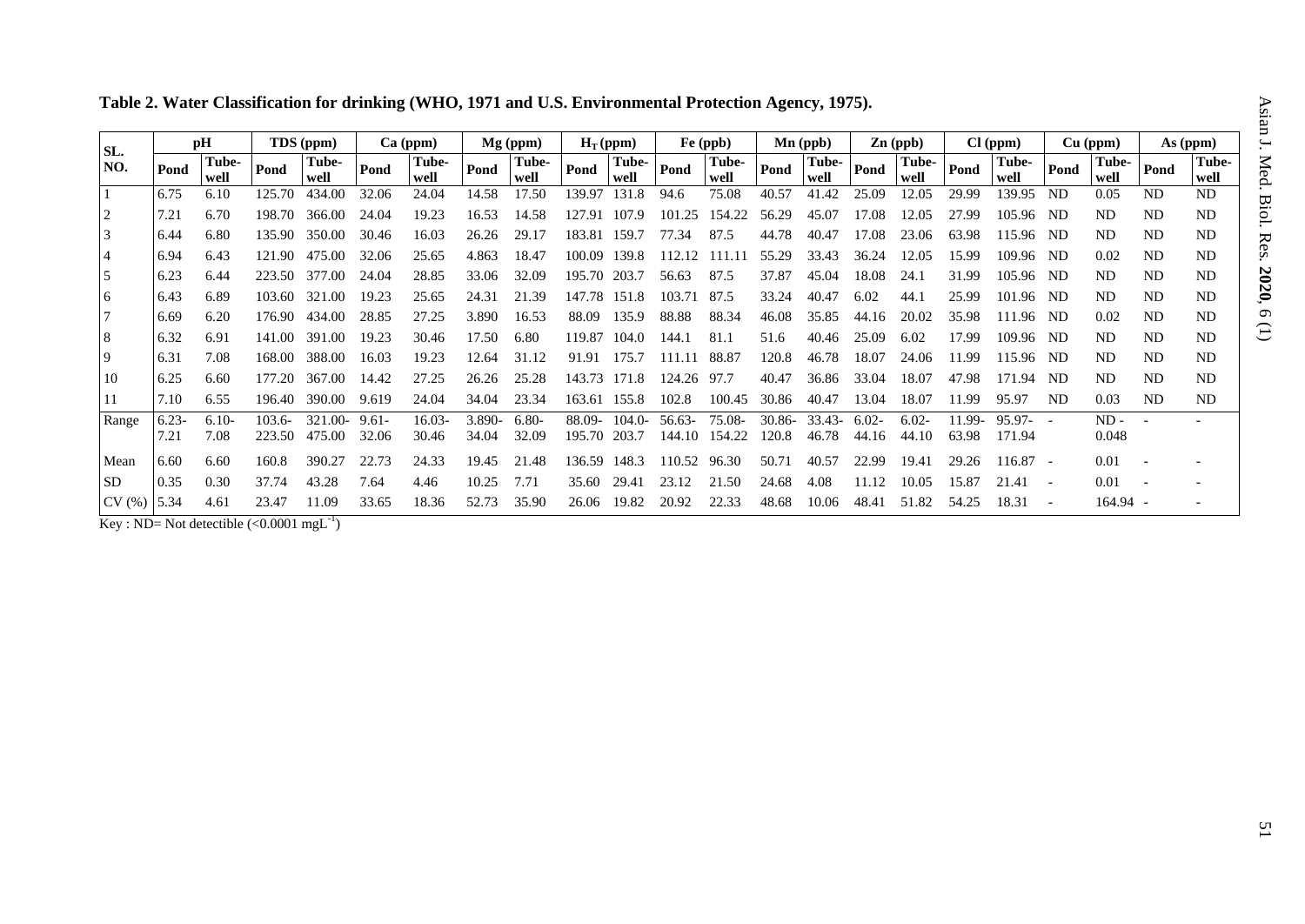|                                   |  | Table 3. Classification of water for irrigation based on Ayers and Westcot (1985); Freeze and Cherry (1979); Todd (1980); Sawyer and McCarty ( 1967) ; |
|-----------------------------------|--|--------------------------------------------------------------------------------------------------------------------------------------------------------|
| Eaton (1950) and Richards (1968). |  |                                                                                                                                                        |

| SL.<br>NO.        |                  | $EC$ ( $\mu$ Scm <sup>-1</sup> ) |           | TDS (ppm)                        |                  | <b>SAR</b>    |                  | <b>PAR</b>       |               | $SSP(\%)$          |                 | $\rm RSC$ (meL <sup>-1</sup> ) |           | $Fe$ (ppb)              |                | $\mathbf{Mn}$ (ppb)  |                   | $\mathbf{Zn}$ (ppb) | $H_T$ (ppm)      |                         |       | $B$ (ppm)      |                               | <b>Alkalinity</b><br>and salinity<br>hazard |
|-------------------|------------------|----------------------------------|-----------|----------------------------------|------------------|---------------|------------------|------------------|---------------|--------------------|-----------------|--------------------------------|-----------|-------------------------|----------------|----------------------|-------------------|---------------------|------------------|-------------------------|-------|----------------|-------------------------------|---------------------------------------------|
|                   | Pond             | Tube-<br>well                    | Pond      | Tube-<br>well                    | Pond             | Tube-<br>well | Pond             | Tube-<br>well    | Pond          | Tube-<br>well      | Pond            | <b>Tube</b><br>-well           | Pond      | Tube-<br>well           | Pond           | <b>Tube</b><br>-well | Pond              | Tube-<br>well       | Pond             | Tube-<br>well           | Pond  | Tube-<br>well  | Pond                          | <b>Tube</b><br>-well                        |
|                   |                  |                                  |           | 138.50 574.00 125.70 434.00 2.36 |                  | 4.10          | 0.87             | 0.92             | 17.69         | 25.82              | $-0.19$         | 3.76                           | 94.6      | 75.08                   | 40.57          | 41.42                | 25.09             | 12.05               | 139.97           | 131.8                   | 0.09  | 0.05           | C1S1                          | C2S1                                        |
|                   |                  |                                  |           | 205.60 588.00 198.70 366.00 3.52 |                  | 5.23          | 1.96             | 0.82             | 26.24         | 32.10              | 0.64            |                                | 101.25    | 154.22 56.29            |                | 45.07                | -17.08            | 12.05               | 127.91           | 107.9                   | 0.11  |                | C1S1                          | C2S1                                        |
|                   |                  |                                  |           | 149.00 509.00 135.90 350.00 5.87 |                  | 3.76          | 3.38             | 1.15             | 32.97         | 22.24              | $-2.47$         | $-0.79$                        | 77.34     | 87.5                    | 44.78          | 40.47                | 17.08             | 23.06               | 183.81           | 159.7                   | 0.18  | 0.05           | C1S1                          | C2S1                                        |
|                   |                  |                                  |           | 120.00 502.00 121.90 475.00 2.84 |                  | 3.46          | 1.95             | 0.90             | 27.05         | 22.51              | 0.80            | 4.80                           | 112.12    | 111.11                  |                | 55.29 33.43 36.24    |                   | 12.05               | 100.09           | 139.8                   | 0.06  | ND             | C1S1                          | C2S1                                        |
|                   |                  |                                  |           | 190.00 560.00 223.50 377.00 6.53 |                  | 3.09          | 1.73             | 0.69             | 30.85         | 17.04              | $-0.31$         | $-2.27$                        | 56.63     | 87.5                    | 37.87          | 45.04                | 18.08             | 24.10               | 195.70           | 203.7                   | 0.03  | 0.09           | C1S1                          | C2S1                                        |
|                   |                  |                                  |           | 195.00 820.00 103.60 321.00 4.70 |                  | 2.51          | 2.79             | 1.47             | 30.18         | 18.94              | $-0.95$         | $-1.23$                        | 103.71    | 87.5                    | 33.24          | 40.47                | 6.02              | 44.10               | 147.78           | 151.8                   | ND    | 0.14           | C1S1                          | C <sub>3</sub> S1                           |
|                   | 84.60            |                                  |           | 802.00 176.90 434.00 1.41        |                  | 4.60          | 1.97             | 1.26             | 20.34         | 28.50              | 0.84            | 3.68                           | 88.88     | 88.34                   | 46.08          | 35.85 44.16          |                   | 20.02               | 88.09            | 135.9                   | 0.08  | 0.12           | C1S1                          | C <sub>3</sub> S1                           |
| 8                 |                  |                                  |           | 152.20 567.00 141.00 391.00 2.85 |                  | 3.58          | 1.47             | 0.78             | 22.31         | 26.68              | $-0.99$         | 1.52                           | 144.1     | 81.1                    | 51.6           | 40.46 25.09          |                   | 6.02                | 119.87           | 104.0                   | 0.11  | ND             | C1S1                          | C2S1                                        |
| 9                 | 90.00            |                                  |           | 496.00 168.00 388.00 5.36        |                  | 2.51          | 4.43             | 1.09             | 41.46         | 16.31              | $-0.63$         | $-1.91$                        | 111.11    | 88.87                   |                | 120.8 46.78 18.07    |                   | 24.06               | 91.91            | 175.7                   | 0.14  | 0.13           | C <sub>1</sub> S <sub>1</sub> | C2S1                                        |
| 10                |                  |                                  |           | 100.10 480.00 177.20 367.00 2.97 |                  | 3.80          | 1.03             | 0.98             | 19.56         | 22.08              | $-0.87$         | 1.36                           | 124.26    | 97.7                    | 40.47          | 36.86 33.04          |                   | 18.07               | 143.73           | 171.8                   | - ND  | 0.03           | C1S1                          | C2S1                                        |
| 11                |                  |                                  |           | 239.00 468.00 196.40 390.00      | 3.74             | 4.34          | 1.26             | 0.69             | 21.68         | 24.34              | $-0.27$         | 2.48                           | 102.8     | 100.45 30.86 40.47      |                |                      | 13.04             | 18.07               | 163.61           | 155.8                   | 0.03  | <b>ND</b>      | C1S1                          | C2S1                                        |
| Range             | 84.60-<br>239.00 | 468.00<br>820.00 223.50          | $103.6 -$ | 321.00<br>475.00                 | $1.41 -$<br>6.53 | 2.51<br>5.23  | $0.87 -$<br>4.43 | $0.69 -$<br>1.47 | 17.69-<br>.46 | $16.31 -$<br>32.10 | $-2.47$<br>0.84 | $2.27 -$<br>4.80               | 144.10    | 56.63- 75.08-<br>154.22 | 30.8-<br>120.8 | 33.4-<br>46.78       | $6.02 -$<br>44.16 | $6.02 -$<br>44.10   | 88.09-<br>195.70 | $104.0 - ND -$<br>203.7 | 0.18  | $ND -$<br>0.16 |                               |                                             |
| Mean<br><b>SD</b> | 151.27<br>51.01  | 578.72<br>121.76 37.74           | 160.8     | 390.2<br>43.28                   | 3.83<br>1.59     | 3.73<br>0.83  | 2.08<br>1.07     | 0.98<br>0.24     | 26.39<br>7.09 | 23.32<br>4.83      | 0.4<br>0.96     | 1.34<br>2.53                   | 23.<br>12 | .50<br>21               | 24<br>.68      | 4.08                 |                   | 19 41<br>10.05      | 136.59<br>35.60  | 148.<br>29.41           | 0.060 | 0.06           |                               |                                             |
| <b>CV</b><br>(% ) | 33.72            | 21.03                            | 23.47     | 11.09                            | 41.56            | 22.42         | 51.51            | 25.04            | 26.87         | 20.73              | 242.45          |                                | 20.92     | 22.33                   | 48.68          | 10.06                | 48.41             | 51.82               | 26.06            | 19.82                   | 75.16 | 84.32          |                               |                                             |

Keys: ND= Not detectible  $(<0.0001 \text{ mgL}^{-1})$ , C1= Low salinity, C2= Medium salinity, C3=High Salinity, S1=Low alkalinity,

(1)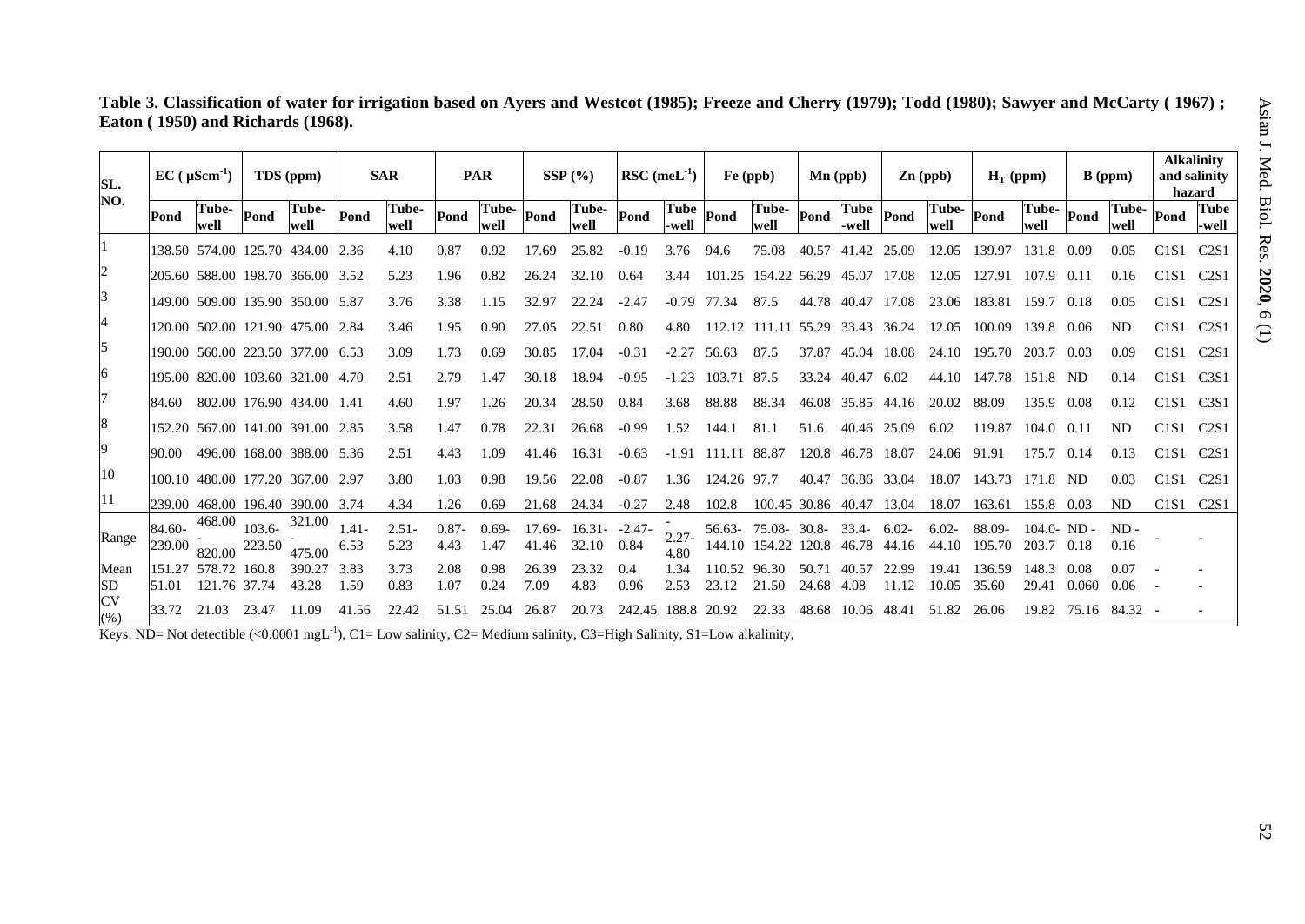| SL. NO.        | pH   | TDS (ppm) | Ca (ppm) | $Mg$ (ppm) | Na (ppm) | $K$ (ppm) | $H_T$ (ppm) | Fe (ppb) | Mn (ppb) | $Zn$ (ppb) | Cl (ppm) | $Cu$ (ppm) | As (ppm)  |
|----------------|------|-----------|----------|------------|----------|-----------|-------------|----------|----------|------------|----------|------------|-----------|
|                | 6.75 | 125.70    | 32.06    | 14.58      | 11.41    | 4.23      | 139.97      | 94.60    | 40.57    | 25.09      | 29.99    | <b>ND</b>  | <b>ND</b> |
| $\overline{2}$ | 7.21 | 198.70    | 24.04    | 16.53      | 15.86    | 8.83      | 127.91      | 101.25   | 56.29    | 17.08      | 27.99    | <b>ND</b>  | ND        |
| 3              | 6.44 | 135.90    | 30.46    | 26.26      | 31.27    | 18.03     | 183.81      | 77.34    | 44.78    | 17.08      | 63.98    | <b>ND</b>  | ND        |
| 4              | 6.94 | 121.90    | 32.06    | 4.863      | 12.22    | 8.41      | 100.09      | 112.12   | 55.29    | 36.24      | 15.99    | <b>ND</b>  | ND        |
| 5              | 6.23 | 223.50    | 24.04    | 33.06      | 34.92    | 9.25      | 195.70      | 56.63    | 37.87    | 18.08      | 31.99    | <b>ND</b>  | ND        |
| 6              | 6.43 | 103.60    | 19.23    | 24.31      | 21.94    | 13.02     | 147.78      | 103.71   | 33.24    | 6.02       | 25.99    | <b>ND</b>  | <b>ND</b> |
| $\tau$         | 6.69 | 176.90    | 28.85    | 3.890      | 5.735    | 8.00      | 88.09       | 88.88    | 46.08    | 44.16      | 35.98    | <b>ND</b>  | <b>ND</b> |
| 8              | 6.32 | 141.00    | 19.23    | 17.50      | 12.22    | 6.32      | 119.87      | 144.1    | 51.6     | 25.09      | 17.99    | <b>ND</b>  | <b>ND</b> |
| 9              | 6.31 | 168.00    | 16.03    | 12.64      | 20.32    | 16.78     | 91.91       | 111.11   | 120.8    | 18.07      | 11.99    | <b>ND</b>  | <b>ND</b> |
| 10             | 6.25 | 177.20    | 14.42    | 26.26      | 13.43    | 4.65      | 143.73      | 124.26   | 40.47    | 33.04      | 47.98    | <b>ND</b>  | <b>ND</b> |
| 11             | 7.10 | 196.40    | 9.619    | 34.04      | 17.49    | 5.91      | 163.61      | 102.80   | 30.86    | 13.04      | 11.99    | ND         | <b>ND</b> |

**Table 4. Classification of pond water for aquaculture (Meade, 1989).**

ND= Not detectible  $(<0.0001$  mgL<sup>-1</sup>),

| Table 5. Suitability of groundwater for livestock consumption based on Ayers and Westcot (1985) and USEPA (1975). |  |  |  |  |
|-------------------------------------------------------------------------------------------------------------------|--|--|--|--|
|                                                                                                                   |  |  |  |  |

| <b>SL</b>             |        | <b>TDS</b>    |                                   | $H_T$         |        | Fe            |       | Mn            |       | Zn            |       | Cl            |           | B             |                | Cu            |                | As             |
|-----------------------|--------|---------------|-----------------------------------|---------------|--------|---------------|-------|---------------|-------|---------------|-------|---------------|-----------|---------------|----------------|---------------|----------------|----------------|
| NO.                   | Pond   | Tube-<br>well | Pond                              | Tube-<br>well | Pond   | Tube-<br>well | Pond  | Tube-<br>well | Pond  | Tube-<br>well | Pond  | Tube-<br>well | Pond      | Tube-<br>well | Pond           | Tube-<br>well | Pond           | Tube-<br>well  |
| 01                    | 125.70 | 434.00        | 72.9                              | 12.65         | 94.6   | 75.08         | 40.57 | 41.42         | 25.09 | 12.05         | 29.99 | 139.95        | 0.09      | 0.05          | <b>ND</b>      | 0.05          | <b>ND</b>      | <b>ND</b>      |
| 02                    | 198.70 | 366.00        | 128.7                             | 7.99          | 101.25 | 154.22        | 56.29 | 45.07         | 17.08 | 12.05         | 27.99 | 105.96        | 0.11      | 0.16          | <b>ND</b>      | <b>ND</b>     | <b>ND</b>      | ND             |
| 03                    | 135.90 | 350.00        | 125.8                             | 12.46         | 77.34  | 87.5          | 44.78 | 40.47         | 17.08 | 23.06         | 63.98 | 115.96        | 0.18      | 0.05          | <b>ND</b>      | <b>ND</b>     | <b>ND</b>      | <b>ND</b>      |
| 04                    | 121.90 | 475.00        | 52.36                             | 10.22         | 112.12 | 111.11        | 55.29 | 33.43         | 36.24 | 12.05         | 15.99 | 109.96        | 0.06      | <b>ND</b>     | N <sub>D</sub> | 0.02          | ND             | ND             |
| 05                    | 223.50 | 377.00        | 18.0                              | 9.31          | 56.63  | 87.5          | 37.87 | 45.04         | 18.08 | 24.10         | 31.99 | 105.96        | 0.03      | 0.09          | N <sub>D</sub> | <b>ND</b>     | <b>ND</b>      | <b>ND</b>      |
| 06                    | 103.60 | 321.00        | 143.6                             | 11.45         | 103.71 | 87.5          | 33.24 | 40.47         | 6.02  | 44.10         | 25.99 | 101.96        | <b>ND</b> | 0.14          | <b>ND</b>      | <b>ND</b>     | <b>ND</b>      | <b>ND</b>      |
| 07                    | 176.90 | 434.00        | 158.0                             | 9.38          | 88.88  | 88.34         | 46.08 | 35.85         | 44.16 | 20.02         | 35.98 | 111.96        | 0.08      | 0.12          | <b>ND</b>      | 0.02          | N <sub>D</sub> | ND             |
| 08                    | 141.00 | 391.00        | 137.5                             | 10.36         | 144.1  | 81.1          | 51.6  | 40.46         | 25.09 | 6.02          | 17.99 | 109.96        | 0.11      | <b>ND</b>     | N <sub>D</sub> | <b>ND</b>     | N <sub>D</sub> | <b>ND</b>      |
| 09                    | 168.00 | 388.00        | 177.0                             | 5.05          | 111.11 | 88.87         | 120.8 | 46.78         | 18.07 | 24.06         | 11.99 | 115.96        | 0.14      | 0.13          | <b>ND</b>      | <b>ND</b>     | <b>ND</b>      | ND             |
| 10                    | 177.20 | 367.00        | 109.6                             | 8.81          | 124.26 | 97.7          | 40.47 | 36.86         | 33.04 | 18.07         | 47.98 | 171.94        | <b>ND</b> | 0.03          | <b>ND</b>      | <b>ND</b>     | <b>ND</b>      | <b>ND</b>      |
| 11<br>__ _ __ _ _ _ _ | 196.40 | 390.00        | 131.6<br>اللاحات ومممونا والمحافظ | 4.41          | 102.8  | 100.45        | 30.86 | 40.47         | 13.04 | 18.07         | 11.99 | 95.97         | 0.03      | <b>ND</b>     | ND             | 0.03          | N <sub>D</sub> | N <sub>D</sub> |

Keys: ND= Not detectible  $(<0.0001$  mgL<sup>-1</sup>)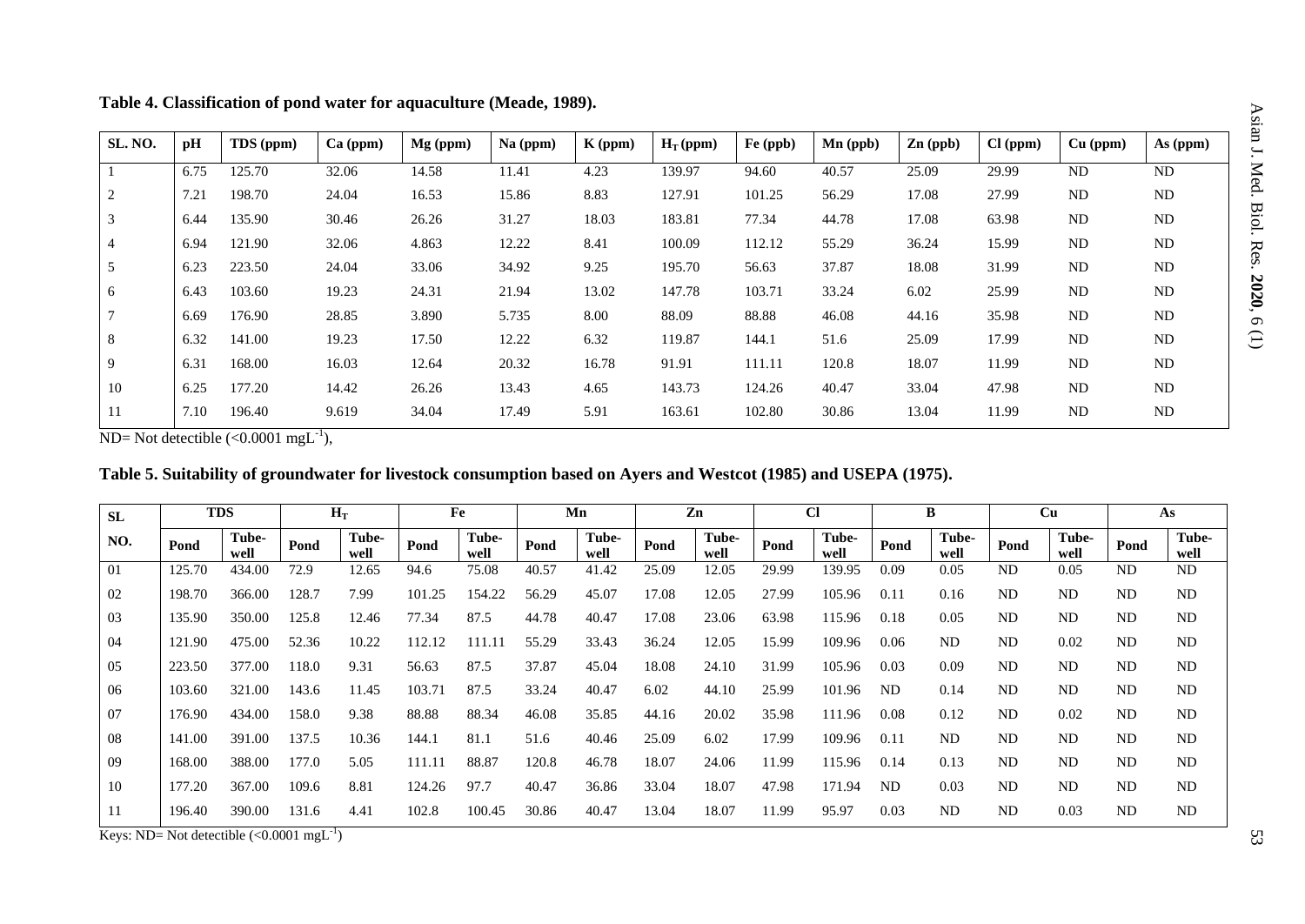#### **4. Conclusions**

Within this research program, the study was carried out to evaluate the chemical constituents and the suitability of water samples of Barisal upazila. The samples were slightly acidic in nature and 07 pond water were not suitable for aquaculture in respect of pH. EC delineated that all the samples of pond were rated as "low salinity" and groundwaters were "medium salinity" (C2) class for irrigation although two samples of groundwater are High salinity group (C3). All samples of pond were "excellent" and all the groundwaters were "good" for irrigation except two high salinity group water. In respect of TDS the samples were "highest desirable" limit for drinking and "fresh water" for irrigation and also suitable for aquaculture and livestock. Calcium shows that the samples were "maximum permissible" class for drinking and 1 sample was "maximum permissible" in respect of Mg. Calcium indicate the samples were suitable for aquaculture but 7 samples (No. 2, 3, 5, 6, 8, 10 and 11) were not suitable due to higher Mg content. Sodium of the samples was within the safe limit for multipurpose use. In respect of K, 09 samples were unsuitable for aquaculture and all of the water samples exceeded the irrigation recommendation limit. The waters of the study area were within safe limits and suitable for drinking, irrigation, aquaculture and livestock consumption in respect of Cu. Cl showed the samples were unsuitable for livestock consumption except 7 ponds water (No. 1, 2, 4, 6, 8, 9 and 11) were suitable and the rest are not suitable for aquaculture. The samples were not suitable for aquaculture but suitable for drinking, irrigation and livestock consumption in respect of Fe. Manganese indicated that 1 sample (No. 9) was not suitable for drinking and livestock consumption and all are not suitable for aquaculture but suitable for irrigation. Not suitable result was found in Zn for aquaculture but significant result was found for drinking, irrigation and livestock consumption. All samples were "excellent" for sensitive, semi-tolerant and tolerant crops in respect of B. None of the samples were responded to  $CO_3$  test and  $HCO_3$  concentrations were found almost at normal level. All the water sources were free from As contamination. The present investigation showed that the P concentration in groundwater sources of Barisal upazila might not be harmful for multipurpose use. Sodium absorption ratio categorized the samples "excellent" class for irrigation except 2 groundwater samples (sample no. 5 and 6). Among 22 samples(pond + tube-well) of both pond and tube-well SSP rated 6 samples as "excellent" 15 were "good" and 01 as "permissible" for irrigation, 15 samples were "suitable", 03 were "marginal" and 04 were "unsuitable" for irrigation. With respect to  $H_T$ , out of 22 samples (pond + tube-well) 13 were "moderately hard" and 09 were "hard" limit for irrigation and the samples were suitable for livestock consumption.

### **Conflict of interest**

None to declare.

#### **References**

- APHA (American Public Health Association), 2005. Standard Methods for the Examination of Water and Wastewater.  $21^{th}$  edition, AWWA and WEF, Washington, USA.  $1-30 \sim 40-175$ .
- APHA. 1995. Standard Methods for the Examination of Water and Wastewater*.* 19th edn. American Public Health Association. Wahsington, D.C. 20005.
- Ayers RS and DW Westcot, 1985. Water Quality for Agriculture. FAO Irrigation and Drainage Paper. 29: 1- 144.
- Azad AK, 2003. Impacts of Farakka barrage on surface water resources in Bangladesh. World Environment Day 5 June 2003*.* Report, Dept. Env., The Government of Bangladesh. pp. 40-43.
- Berner EK and RA Berner, 1987. The Global Water Cycle: Geochemistry and Environment. Prentice-Hall, Englewood Cliffs, 387 pages.
- Davis SN and RJMD Wiest, 1966. Hydrology, John Wiley and Sons, Inc. New York. 263p.
- Eaton AD, LS Clesceri and AE Greenberg, 1995. Standard methods for the Examination of water and wastewater*.* 19th edn. American Public Health Association. American Water Works Association, Water Environmental Federation. Washington, D.C. 200005. 1-88 to 1-19.

Freeze AR and JA Cherry, 1979. Groundwater. Prentice Hall Inc., Englewood Cliffs, New Jersey, USA. 84-387.

- Ghosh AB, JC Bajaj, R Hasan and D Singh, 1983. Soil and Water Testing Methods. Laboratory Manual, Div. Soil Sci. Agric. Chem., IARI, New Delhi, India. 1-48.
- Gomez KA and AA Gomez, 1984. Statistical Procedures for Agricultural Research.  $2^{nd}$  edn., A Wiley-Interscience Publication, New York, USA. 442-443.
- Hunt DTE and AL Wilson, 1986. The Chemical Analysis of Water: General Principles and Techniques. 2<sup>nd</sup> edn. the Royal Society of Chemistry, Cambridge. 1-2.
- Karanth KR, 1994. Ground Water Assessment Development and Management. Tata McGraw-Hill Publishing Company Ltd, New Delhi, India. pp. 248- 250.